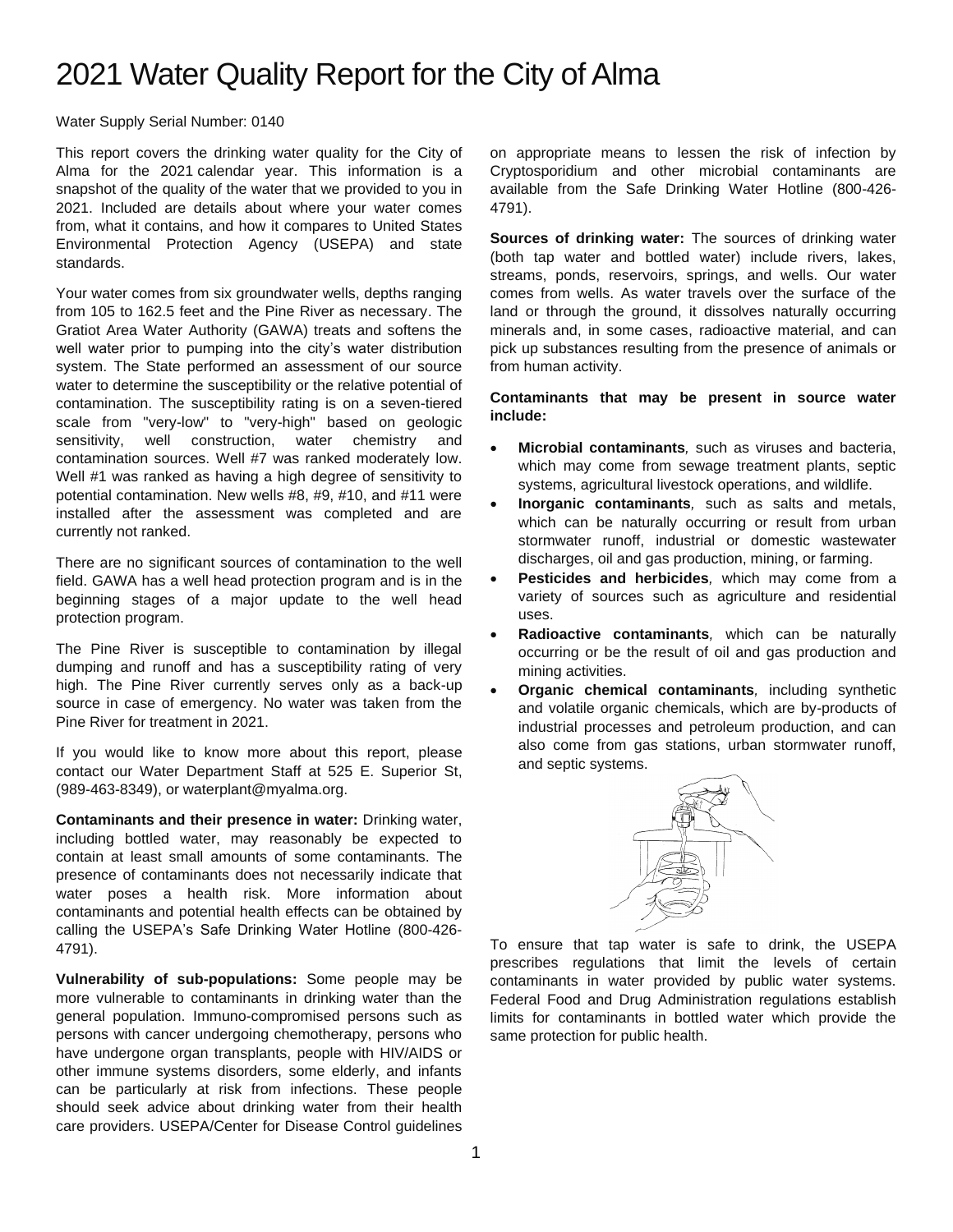## Water Quality Data

The table below lists all the drinking water contaminants that we detected during the 2021 calendar year. The presence of these contaminants in the water does not necessarily indicate that the water poses a health risk. Unless otherwise noted, the data presented in this table is from testing done January 1 through December 31, 2021. The State allows us to monitor for certain contaminants less than once per year because the concentrations of these contaminants are not expected to vary significantly from year to year. All the data is representative of the water quality, but some are more than one year old.

Terms and abbreviations used below:

- Maximum Contaminant Level Goal (MCLG): The level of a contaminant in drinking water below which there is no known or expected risk to health. MCLGs allow for a margin of safety.
- Maximum Contaminant Level (MCL): The highest level of a contaminant that is allowed in drinking water. MCLs are set as close to the MCLGs as feasible using the best available treatment technology.
- Maximum Residual Disinfectant Level (MRDL): The highest level of a disinfectant allowed in drinking water. There is convincing evidence that addition of a disinfectant is necessary for control of microbial contaminants.
- Maximum Residual Disinfectant Level Goal (MRDLG): The level of a drinking water disinfectant below which there is no known or expected risk to health. MRDLGs do not reflect the benefits of the use of disinfectants to control microbial contaminants.
- Treatment Technique (TT): A required process intended to reduce the level of a contaminant in drinking water.
- N/A: Not applicable
- ND: not detectable at testing limit
- ppm: parts per million or milligrams per liter
- ppb: parts per billion or micrograms per liter
- ppt: parts per trillion or nanograms per liter
- Action Level (AL): The concentration of a contaminant which, if exceeded, triggers treatment or other requirements that a water system must follow.

| <b>Requlated Contaminant</b>                                                                                       | MCL, TT,<br>or MRDL | MCLG or<br><b>MRDLG</b> | Level<br>Detected                      | Range             | Year<br>Sampled | Violation<br>Yes/No | <b>Typical Source of Contaminant</b>                                                                                            |  |
|--------------------------------------------------------------------------------------------------------------------|---------------------|-------------------------|----------------------------------------|-------------------|-----------------|---------------------|---------------------------------------------------------------------------------------------------------------------------------|--|
| Arsenic (ppb)                                                                                                      | 10                  | $\mathbf 0$             | 1.8625                                 | $1.25 - 2.7$      | 2021            | <b>No</b>           | Erosion of natural deposits; Runoff from<br>orchards; Runoff from glass and<br>electronics production wastes                    |  |
| Barium (ppm)                                                                                                       | $\overline{2}$      | $\overline{2}$          | 0.0092                                 | N/A               | 2019            | <b>No</b>           | Discharge of drilling wastes; Discharge of<br>metal refineries; Erosion of natural<br>deposits                                  |  |
| Beryllium (ppb)                                                                                                    | 4                   | 4                       | 2.5                                    | N/A               | 2019            | <b>No</b>           | Erosion of natural deposits                                                                                                     |  |
| Cadmium (ppb)                                                                                                      | 5                   | 5                       | 1.8                                    | N/A               | 2019            | <b>No</b>           | Erosion of natural deposits                                                                                                     |  |
| Fluoride (ppm)                                                                                                     | 4                   | 4                       | 0.31                                   | N/A               | 2021            | <b>No</b>           | Erosion of natural deposits; Water additive<br>which promotes strong teeth; Discharge<br>from fertilizer and aluminum factories |  |
| Sodium $1$ (ppm)                                                                                                   | N/A                 | N/A                     | 45                                     | N/A               | 2021            | <b>No</b>           | Erosion of natural deposits                                                                                                     |  |
| <b>TTHM Total</b><br>Trihalomethanes (ppb)                                                                         | 80                  | N/A                     | 18.1                                   | $9.8 - 37$        | 2021            | <b>No</b>           | Byproduct of drinking water disinfection                                                                                        |  |
| <b>HAA5 Haloacetic Acids</b><br>(ppb)                                                                              | 60                  | N/A                     | 4                                      | $1.1 - 6.2$       | 2021            | <b>No</b>           | Byproduct of drinking water disinfection                                                                                        |  |
| Chlorine <sup>2</sup> (ppm)                                                                                        | 4                   | 4                       | 0.67                                   | $0.24 - 1.14$     | 2021            | <b>No</b>           | Water additive used to control microbes                                                                                         |  |
| <b>Total Organic Carbon</b>                                                                                        | <b>TT</b>           | N/A                     | 41%<br>Removal<br>(15% is<br>Required) | 8%-55%<br>Removal | 2021            | $No*$               | Naturally present in the environment                                                                                            |  |
| * It has been determined there was no Treatment Technique violation through an alternate compliance criteria (ACC) |                     |                         |                                        |                   |                 |                     |                                                                                                                                 |  |

It has been determined there was no Treatment Technique violation through an alternate compliance criteria (ACC)

1 Sodium is not a regulated contaminant.

<sup>2</sup> The chlorine "Level Detected" was calculated using a running annual average.